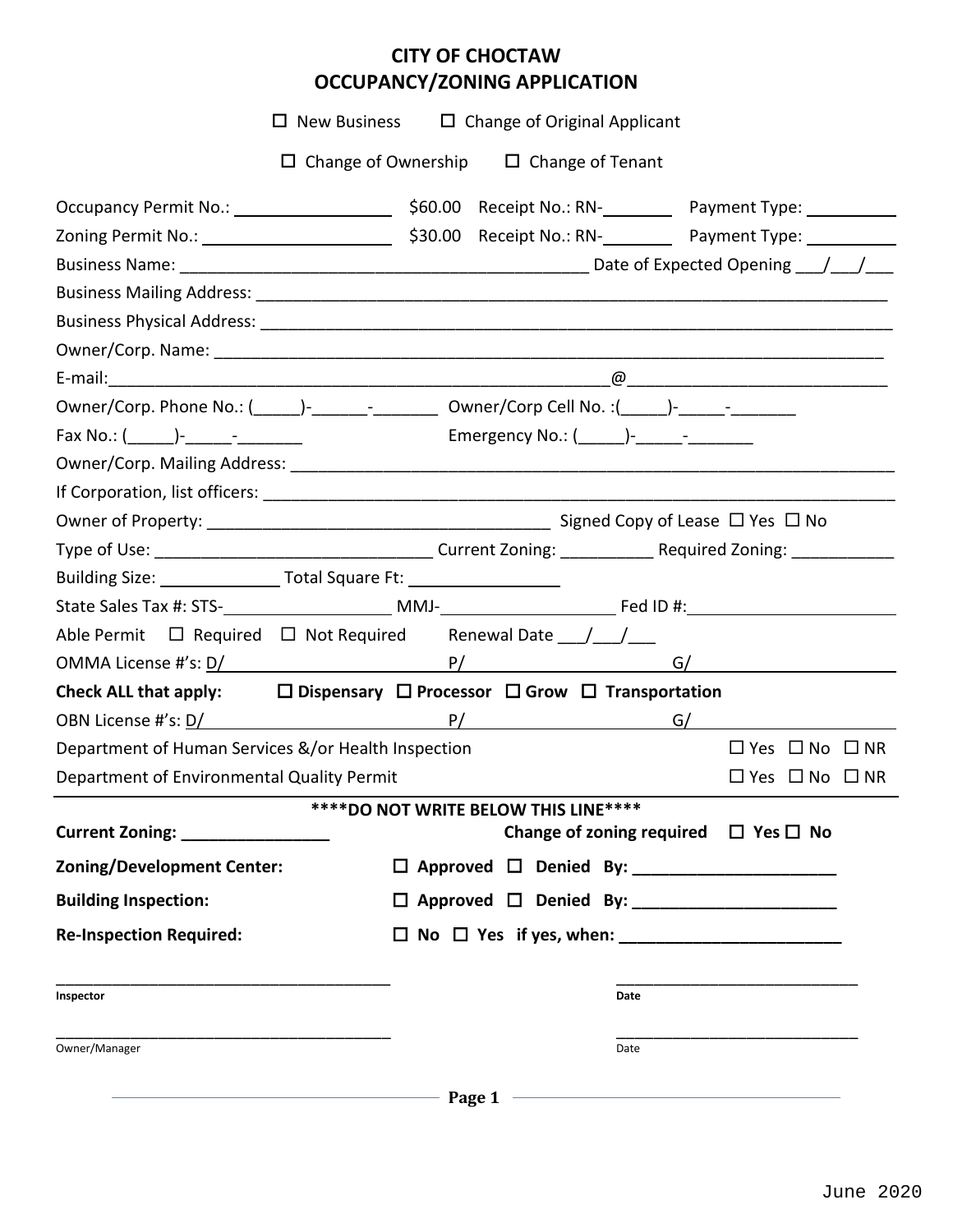# **Existing Site**

|   | ❖ No Change to construction of building and/or use. (Non-Conforming)<br>$\triangleright$ Is proper lot condition and maintenance being performed | [ ] Yes [ ] No [ ] N/A                           |
|---|--------------------------------------------------------------------------------------------------------------------------------------------------|--------------------------------------------------|
|   | to the existing parking lot, driveways, and/or loading and                                                                                       |                                                  |
|   | unloading zones? With special attention to holes.                                                                                                |                                                  |
|   | $\triangleright$ Is proper line stripping for parking spaces, loading and unloading [ ] Yes [ ] No [ ] N/A                                       |                                                  |
|   | areas and fire lanes legible?                                                                                                                    |                                                  |
|   | $\triangleright$ Is the loading and unloading area designated?                                                                                   | [ ] Yes [ ] No [ ] N/A                           |
|   | $\triangleright$ Is outdoor lighting arranged to not interfere with adjacent use<br>and/or adjacent street? (No flashing or intermittent type.)  | [ ] Yes [ ] No [ ] N/A                           |
|   | $\triangleright$ No obstacles interfering within the line of sight triangle.                                                                     | [ ] Yes [ ] No [ ] N/A                           |
|   | $\triangleright$ Proper screening in place adjacent to a residential district                                                                    | [ ] Yes [ ] No [ ] N/A                           |
|   | $\triangleright$ Is trash bin screening in place?                                                                                                | [ ] Yes [ ] No [ ] N/A                           |
|   |                                                                                                                                                  |                                                  |
|   | <b>Improvement to Site</b>                                                                                                                       |                                                  |
|   | ❖ An addition, change of use. (Conformance)                                                                                                      |                                                  |
|   | $\triangleright$ Adequate amount of parking spaces                                                                                               | [ ] Yes [ ] No [ ] N/A                           |
|   | $\triangleright$ All parking spaces, driveways, loading and unloading for                                                                        | [ ] Yes [ ] No [ ] N/A                           |
|   | shipment and ADA parking shall be paved with a sealed                                                                                            |                                                  |
|   | surface pavement.                                                                                                                                |                                                  |
|   | $\triangleright$ Designated loading and unloading zones                                                                                          | [ ] Yes [ ] No [ ] N/A                           |
|   | $\triangleright$ No obstacles interfering within the line of sight triangle.                                                                     | [ ] Yes [ ] No [ ] N/A                           |
|   | $\triangleright$ Are all structures located in the proper setback laws?<br>Is outdoor lighting arranged to not interfere with adjacent use<br>➤  | [ ] Yes [ ] No [ ] N/A<br>[ ] Yes [ ] No [ ] N/A |
|   | and/or adjacent street? (No flashing or intermittent type.)                                                                                      |                                                  |
|   | $\triangleright$ Proper screening in place adjacent to a residential district                                                                    | [ ] Yes [ ] No [ ] N/A                           |
|   | $\triangleright$ Is trash bin screening in place?                                                                                                | [ ] Yes [ ] No [ ] N/A                           |
|   | Is the proper amount of landscaping in place?<br>➤                                                                                               | [ ] Yes [ ] No [ ] N/A                           |
|   | <b>General Inspection</b>                                                                                                                        |                                                  |
|   |                                                                                                                                                  |                                                  |
|   | ❖ Exits                                                                                                                                          |                                                  |
|   | $\triangleright$ Two means of egress from building.                                                                                              | [ ] Yes [ ] No [ ] NR                            |
|   | Two exits from each floor.<br>➤                                                                                                                  | [ ] Yes [ ] No [ ] NR                            |
|   | $\triangleright$ Exits clear from trash and debris.                                                                                              | [ ] Yes [ ] No [ ] NR                            |
|   | $\triangleright$ Illuminated exit signs.                                                                                                         | [ ] Yes [ ] No [ ] NR                            |
|   | $\triangleright$ Adequate emergency lighting.                                                                                                    | [ ] Yes [ ] No [ ] NR                            |
| ❖ | <b>Doors</b>                                                                                                                                     |                                                  |
|   | $\triangleright$ Swing in direction of travel.                                                                                                   | [ ] Yes [ ] No [ ] NR                            |
|   | $\triangleright$ Panic hardware.                                                                                                                 | [ ] Yes [ ] No [ ] NR                            |

Egress doors 32 inches wide. [ ] Yes [ ] No [ ] NR

**Page 2**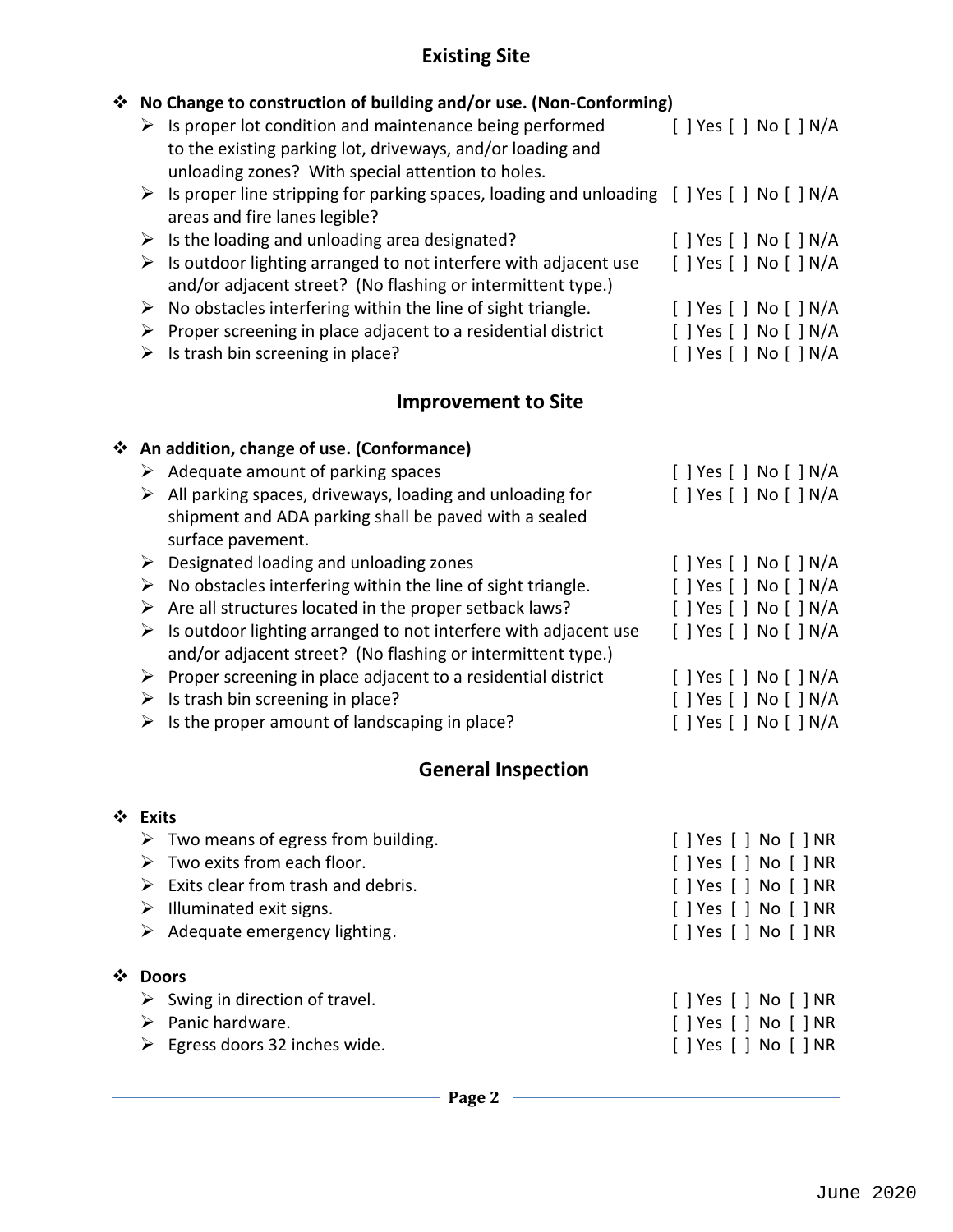| <b>Service Equipment (Electrical)</b>                                                                                                                                                                                         |                                                                                                                                            |
|-------------------------------------------------------------------------------------------------------------------------------------------------------------------------------------------------------------------------------|--------------------------------------------------------------------------------------------------------------------------------------------|
| $\triangleright$ Breaker panel clear and unobstructed.<br>GFCI receptacles in sink area and restrooms.<br>➤<br>$\triangleright$ Receptacle covers installed.<br>$\triangleright$ Appliance/Equipment cords in good condition. | $\lceil$   Yes $\lceil$   No $\lceil$   NR<br>$\lceil$   Yes $\lceil$   No $\lceil$   NR<br>[ ] Yes [ ] No [ ] NR<br>[ ] Yes [ ] No [ ] NR |
| ❖ Service Equipment (Plumbing)                                                                                                                                                                                                |                                                                                                                                            |
| $\triangleright$ Restrooms illuminated properly                                                                                                                                                                               | $\lceil$   Yes $\lceil$   No $\lceil$   NR                                                                                                 |
| $\triangleright$ Restrooms vented properly.                                                                                                                                                                                   | $\lceil$   Yes $\lceil$   No $\lceil$   NR                                                                                                 |
| $\triangleright$ Water heaters installed properly.                                                                                                                                                                            | [ ] Yes [ ] No [ ] NR                                                                                                                      |
| $\triangleright$ Toilets and sinks drain properly.                                                                                                                                                                            | [ ] Yes [ ] No [ ] NR                                                                                                                      |
| ❖ Exterior                                                                                                                                                                                                                    |                                                                                                                                            |
| $\triangleright$ Free from trash and tall grass.                                                                                                                                                                              | $\lceil$   Yes $\lceil$   No $\lceil$   NR                                                                                                 |
| $\triangleright$ Adequate parking.                                                                                                                                                                                            | $\lceil$   Yes $\lceil$   No $\lceil$   NR                                                                                                 |
| Building area free from hazards.                                                                                                                                                                                              |                                                                                                                                            |

### **ADA CHECKLIST**

#### **Doors and Entrances**

|           |                   | $\triangleright$ Has at least one handicap accessible entrance.                                           |                |
|-----------|-------------------|-----------------------------------------------------------------------------------------------------------|----------------|
|           | ➤                 | Doors has minimum clear opening of 32" wide.                                                              |                |
|           | ➤                 | Doors require minimum effort to open and close slowly.                                                    | [ ] Yes [ ] No |
|           | ➤                 | Level platform approximately 5'x5' inside and outside of door.                                            | Yes     No     |
|           | ➤                 | Door thresholds should be flush or beveled.                                                               | [ ] Yes [ ] No |
| $\bullet$ | <b>Rest Rooms</b> |                                                                                                           |                |
|           |                   | $\triangleright$ Door should swing out with 32" clear opening.                                            | [ ] Yes [ ] No |
|           |                   | $\triangleright$ Room should be approximately 5'x5' with a clear space or                                 |                |
|           |                   | 30"x48" in front to sink, toilet stall, etc                                                               |                |
|           |                   | $\triangleright$ Two handrails mounted securely behind or adjacent to toilet.                             | Yes     No     |
|           | ➤                 | Mirror, towel dispenser & shelves not mounted over 40" max height.                                        | [   Yes [   No |
|           | ➤                 | Sink should have 29" clear space underneath (no cabinet).                                                 | [ ] Yes [ ] No |
|           | ➤                 | Faucets to be lever-operated or push type.                                                                | [   Yes [   No |
|           | ➤                 | Toilet stalls at least 4'8"x 3' with door which swings out.                                               |                |
|           |                   | $\triangleright$ Urinals to be floor mounted or a max height of 19" from floor.                           | [ ] Yes [ ] No |
|           |                   | <b><sup>◆</sup></b> Telephones and Drinking Fountains                                                     |                |
|           |                   | $\triangleright$ If offered, at least one public phone must be accessible to the handicap. [ ] Yes [ ] No |                |
|           |                   | $\triangleright$ If offered, at least one fountain must be accessible to the handicap.                    | [ ] Yes [ ] No |